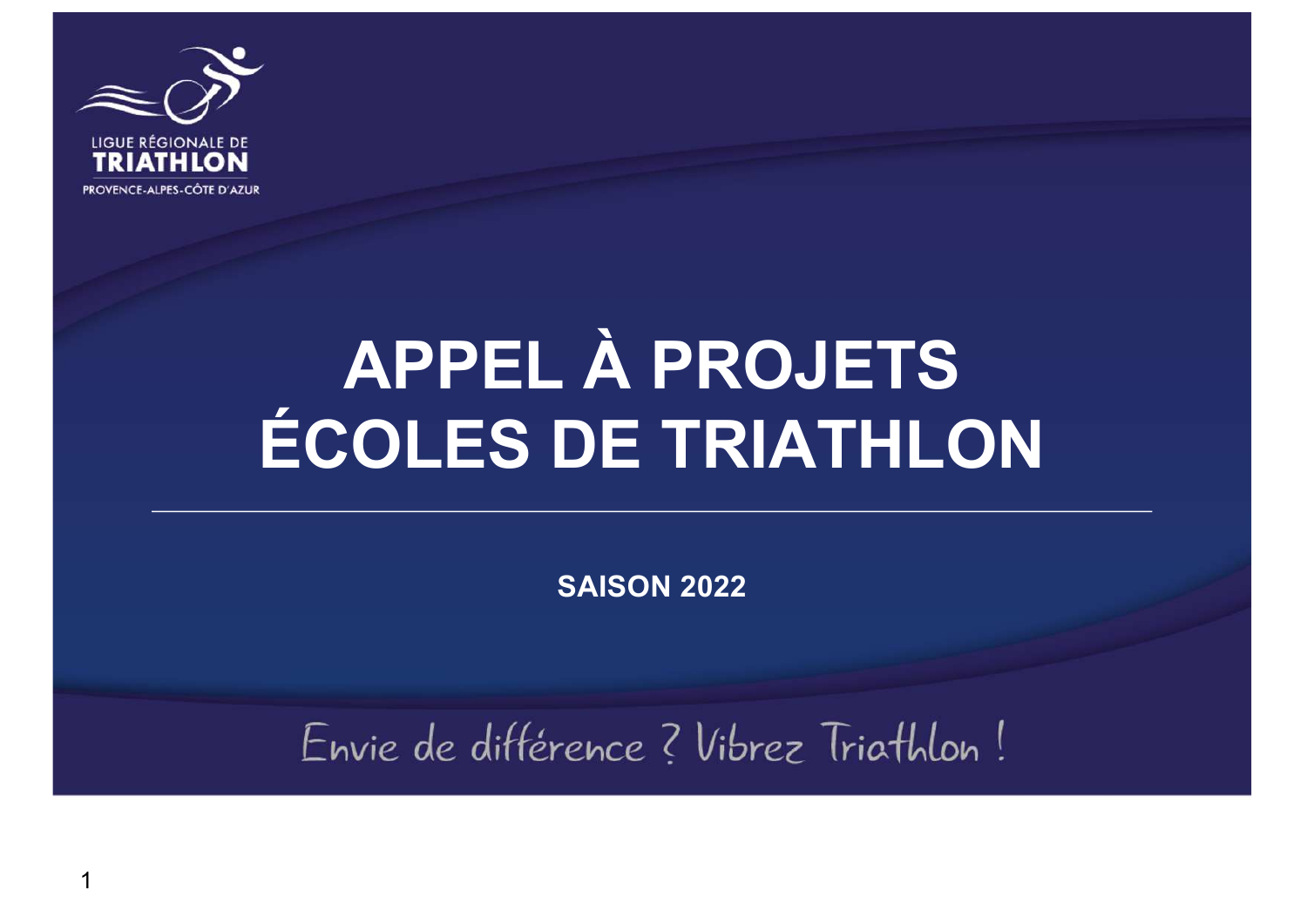#### **CONTEXTE**

**LES PROJETS SONT À DESTINATIONS DES CLUBS LABELLISÉS ÉCOLE DE TRIATHLON UNE, DEUX ET TROIS ÉTOILES DE LA LIGUE PROVENCE – ALPES CÔTE D'AZUR DE TRIATHLON EN 2022**

**TROIS PROJETS SERONT SÉLECTIONNÉS PAR LA COMMISSION « TECHNIQUE » DE LA LIGUE PROVENCE – ALPES CÔTE D'AZUR DE TRIATHLON ET FINANCÉS À HAUTEUR DE :**

- **1ER PROJET : 1000,00 €**
- **2ND PROJET : 600,00 €**
- **3ÈME PROJET : 400,00 €**

*Un seul projet sera accepté par club. Des clubs peuvent s'associer pour présenter un projet*

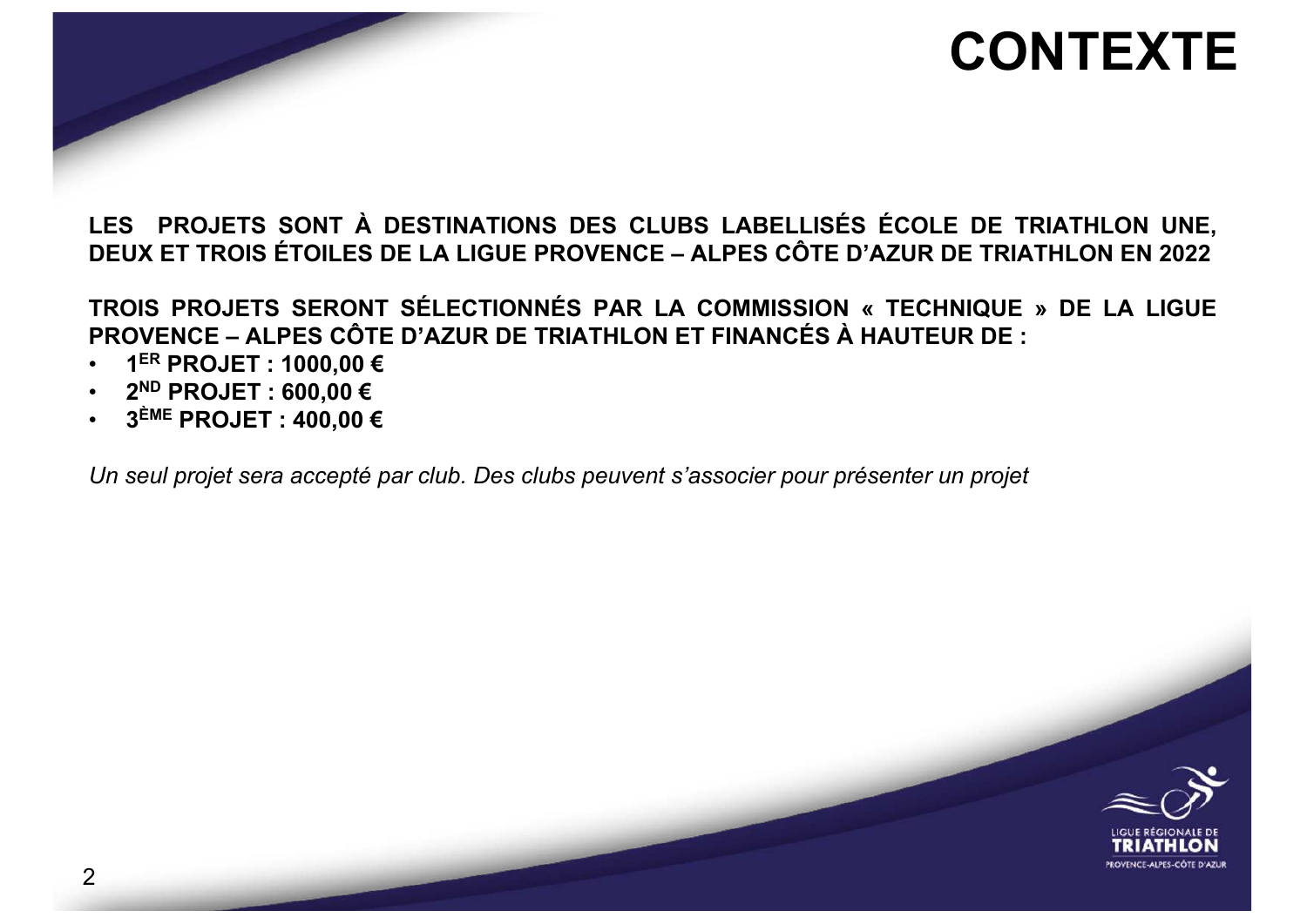### **RÈGLEMENT**

**LES PROJETS INDIVIDUELS NE SONT PAS ACCEPTÉS (VALORISATION D'UN ATHLÈTE, AIDE FINANCIÈRE PERSONNALISÉE ...)**

**LES PROJETS ÉCOLES DE TRIATHLON ONT POUR BUT DE VALORISER L'INVESTISSEMENT, L'ASPECT COLLECTIF DANS LES CLUBS ET LE DÉVELOPPEMENT DE LA PRATIQUE JEUNES.**

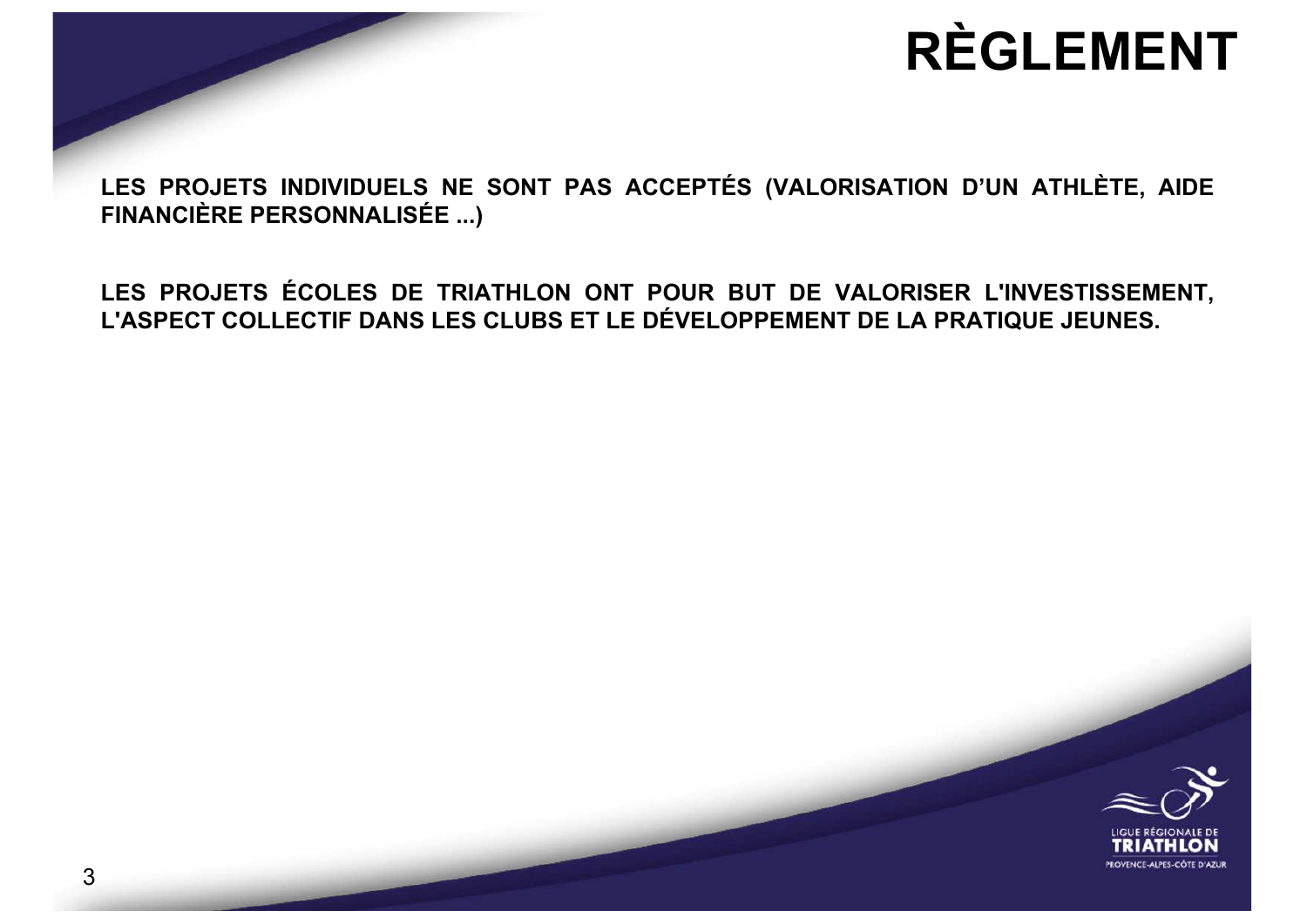### **AXES DE DÉVELOPPEMENT**

- **DÉVELOPPEMENT DE LA PRATIQUE JEUNE**
- **DÉVELOPPEMENT DE L'ACTIVITÉ EN LIEN AVEC L'EFT**
- **FORMATION (BF1, BF2, …)**
- **SÉCURITÉ, SECOURISME (BNSSA, PSE1)**
- **LOGISTIQUE: MATÉRIEL, INFRASTRUCTURES, HUMAINES (PERSONNES RESSOURCES)**
- **ACTIONS FÉDÉRATRICES DU COLLECTIF « JEUNES »**
- **ACCOMPAGNEMENT DES JEUNES**



• **…**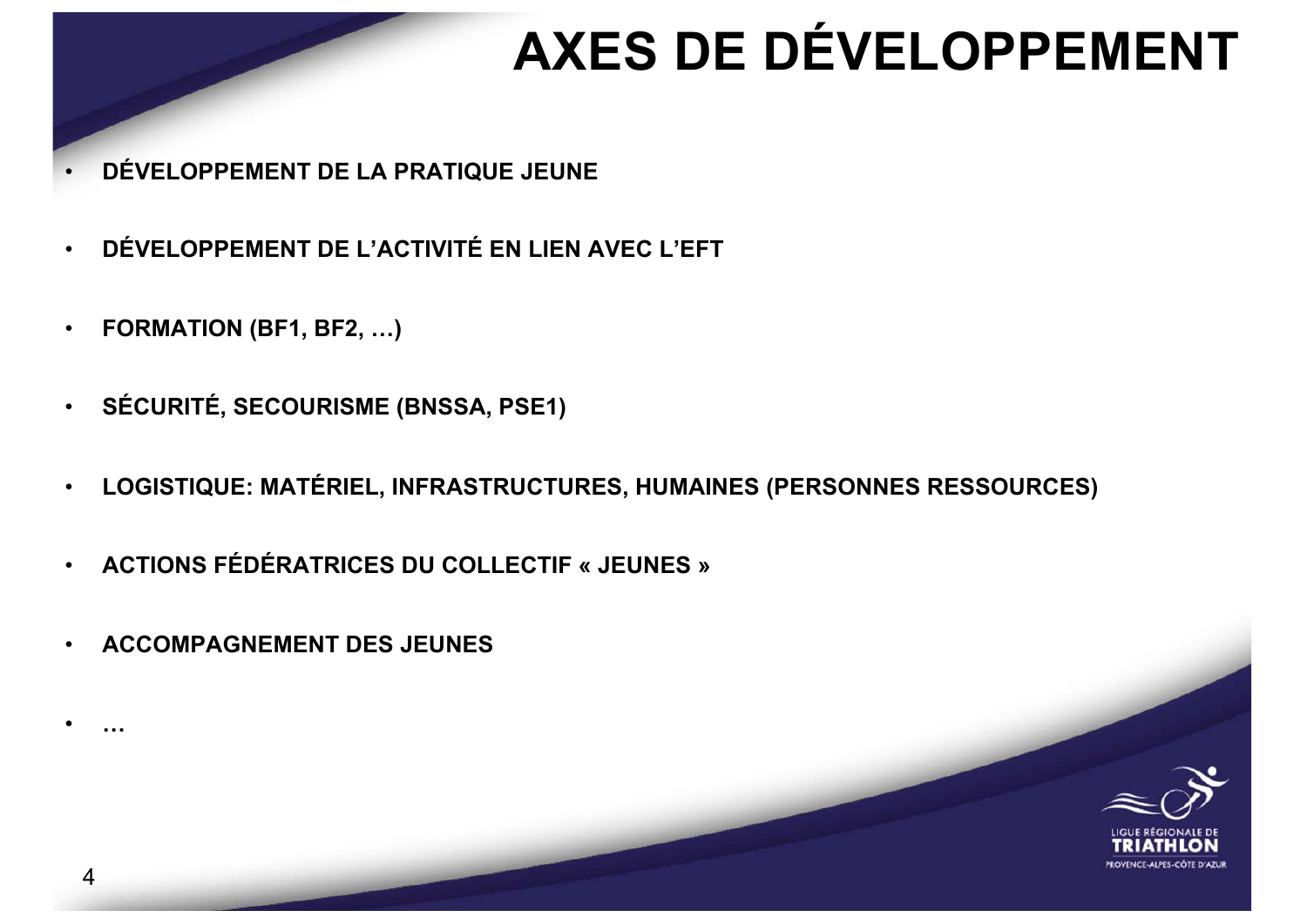#### **FORMALISATION**

**ILS DEVRONT ÊTRE SOUS UN FORMAT STANDARD BUREAUTIQUE DE TYPE POWER-POINT SOUS FORMAT PDF**

**ILS COMPORTERONT :**

- **UN EXPOSÉ PRÉCIS DU PROJET**
- **UN BUDGET DÉTAILLÉ (DEVIS, FACTURES …)**
- **LA DURÉE DU PROJET (COURT, MOYEN ET LONG TERME)**
- **TOUS DESCRIPTIFS TECHNIQUES DE FOURNISSEURS ÉVENTUELS**

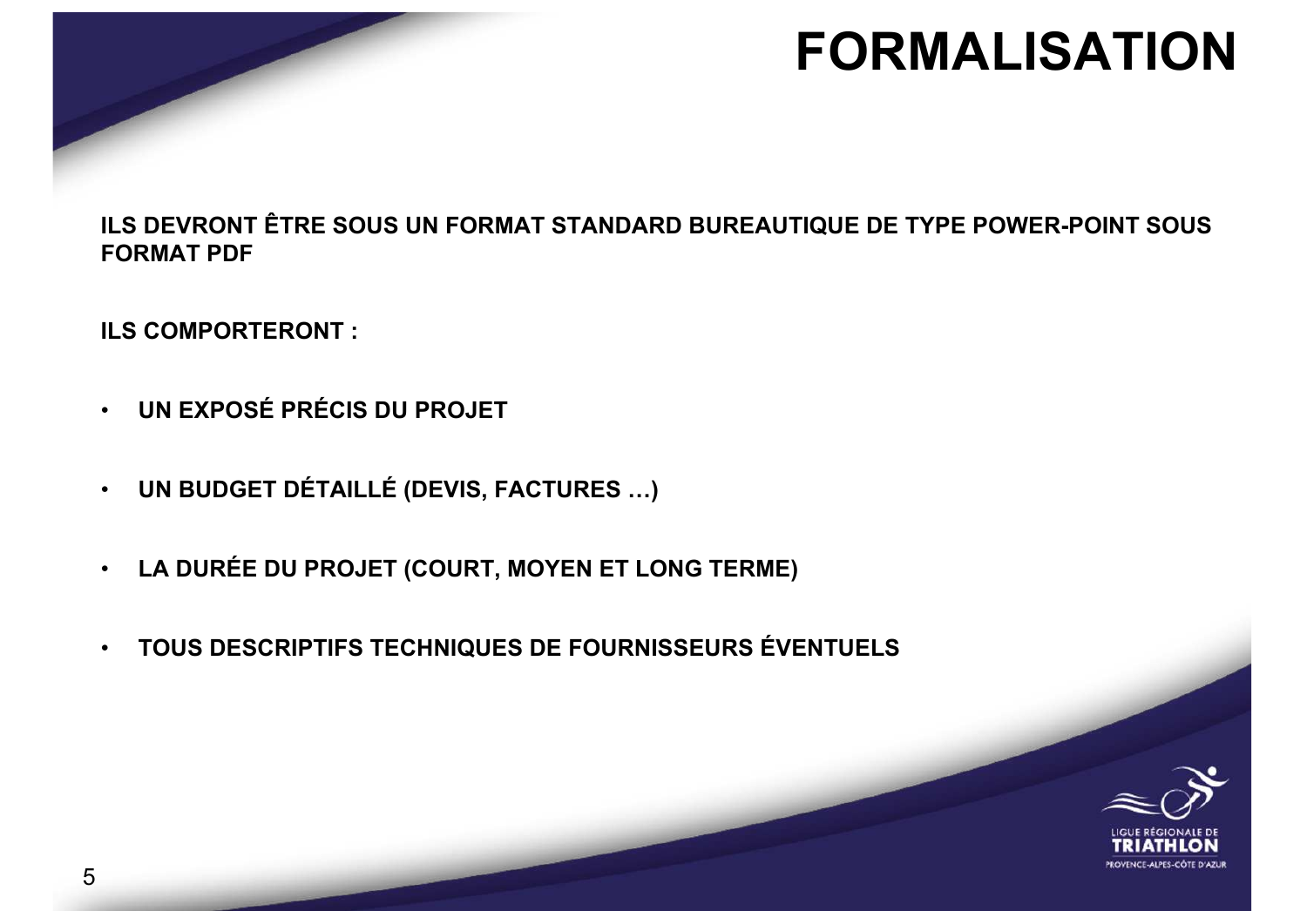# **DATES ET ÉCHÉANCES**

**ENVOI DES DOSSIERS UNIQUEMENT PAR MAIL AVANT LE 5 JUIN 2022 DERNIER DÉLAIS : [vpaoli@triathlonpaca.](mailto:vpaoli@triathlonpaca.com)com**

**AU-DELÀ DE CETTE DATE LES DOSSIERS SERONT REFUSÉS ET LES CLUBS CONCERNÉS AVISÉS.**

**ENVOI DES RÉSULTATS PAR MAIL AU PLUS TARD LE 30 JUIN 2022**

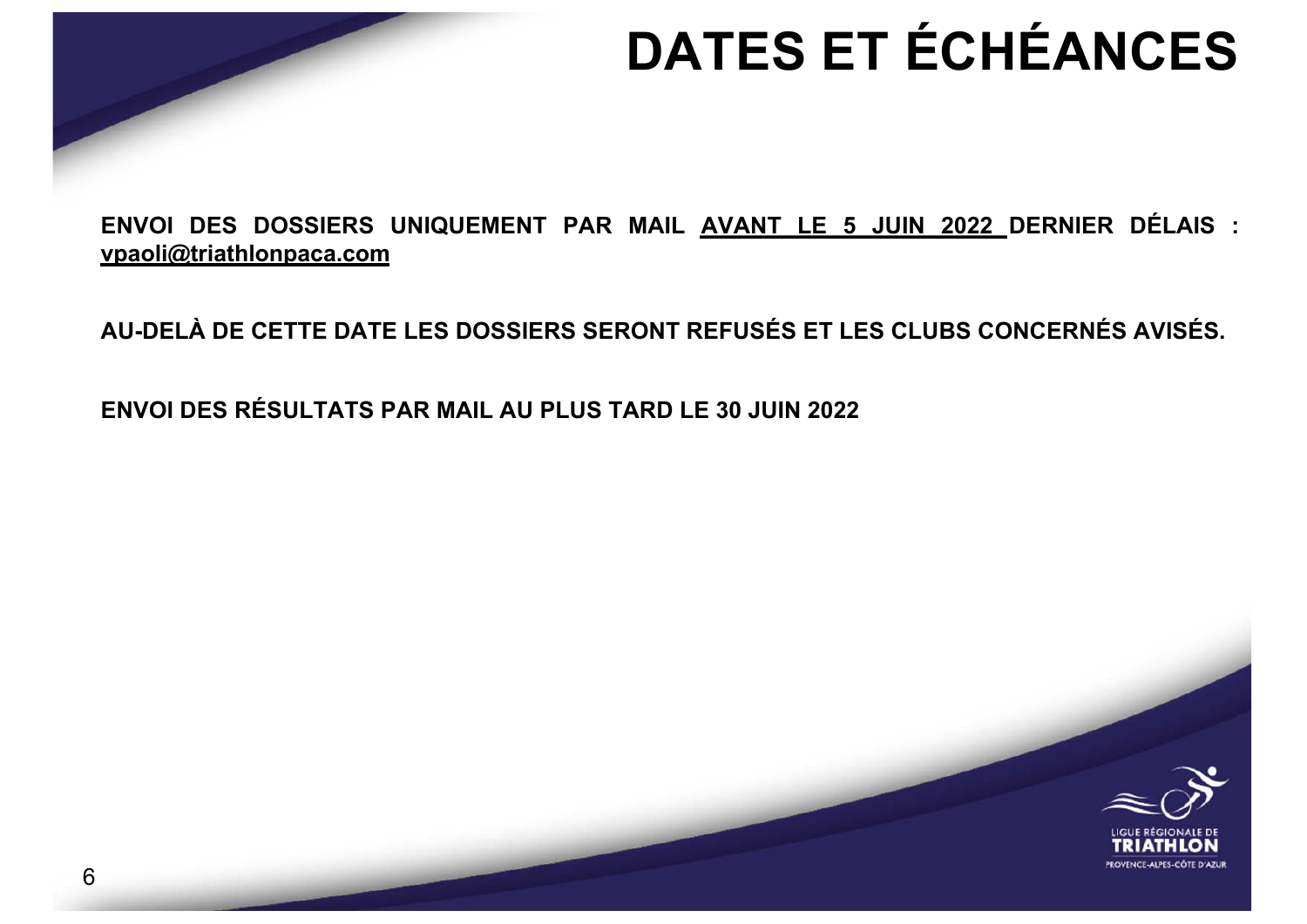

## **SUIVI ET CONTRÔLE**

UN DÉLAI DE 6 MOIS EST LAISSÉ AUX ÉCOLES DE TRIATHLON BÉNÉFICIAIRES POUR RÉALISER LE **PROJET FT I 'FNVOLDE I FUR DOSSIFR DE RÉALISATION.** 

A LA SUITE DE LA RÉCEPTION DES DOSSIERS DE RÉALISATION, LA COMMISSION « TECHNIQUE» **VERSERA LES FONDS AUX ÉCOLES DE TRIATHLON.** 

LES MEMBRES DE LA COMMISSION « TECHNIQUE» S'ASSURERONT DU BON EMPLOI DES FONDS MIS À DISPOSITION PAR TOUT MOYEN QU'IL JUGERA UTILE (FACTURES ACQUITTÉES...).

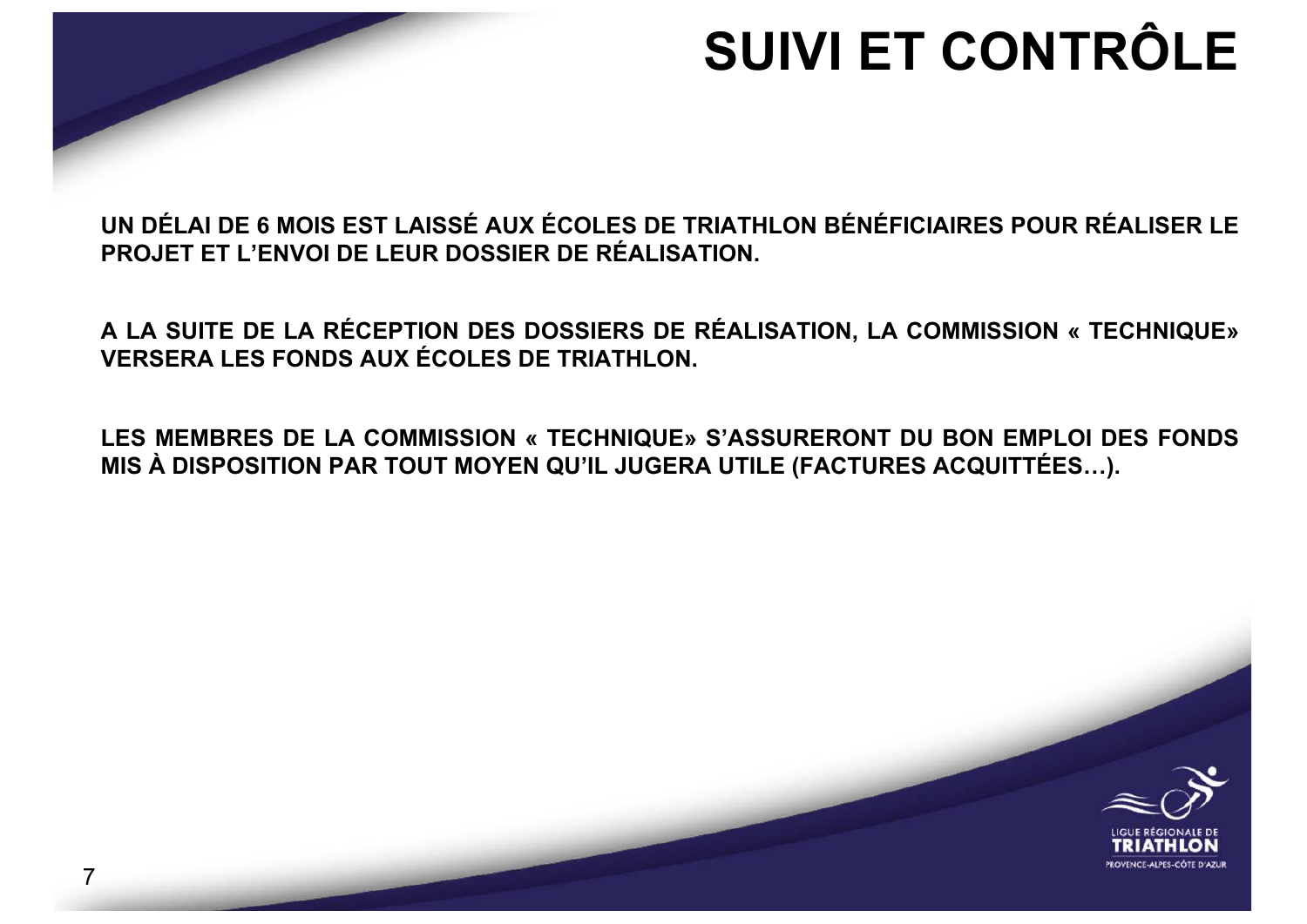#### **CONTACT**

**POUR TOUTES QUESTIONS ET REMISE DES DOSSIERS : VINCENT PAOLI - DIRECTEUR GÉNÉRAL** MAIL: vpaoli@triathlonpaca.com TÉL: 06 81 33 07 82

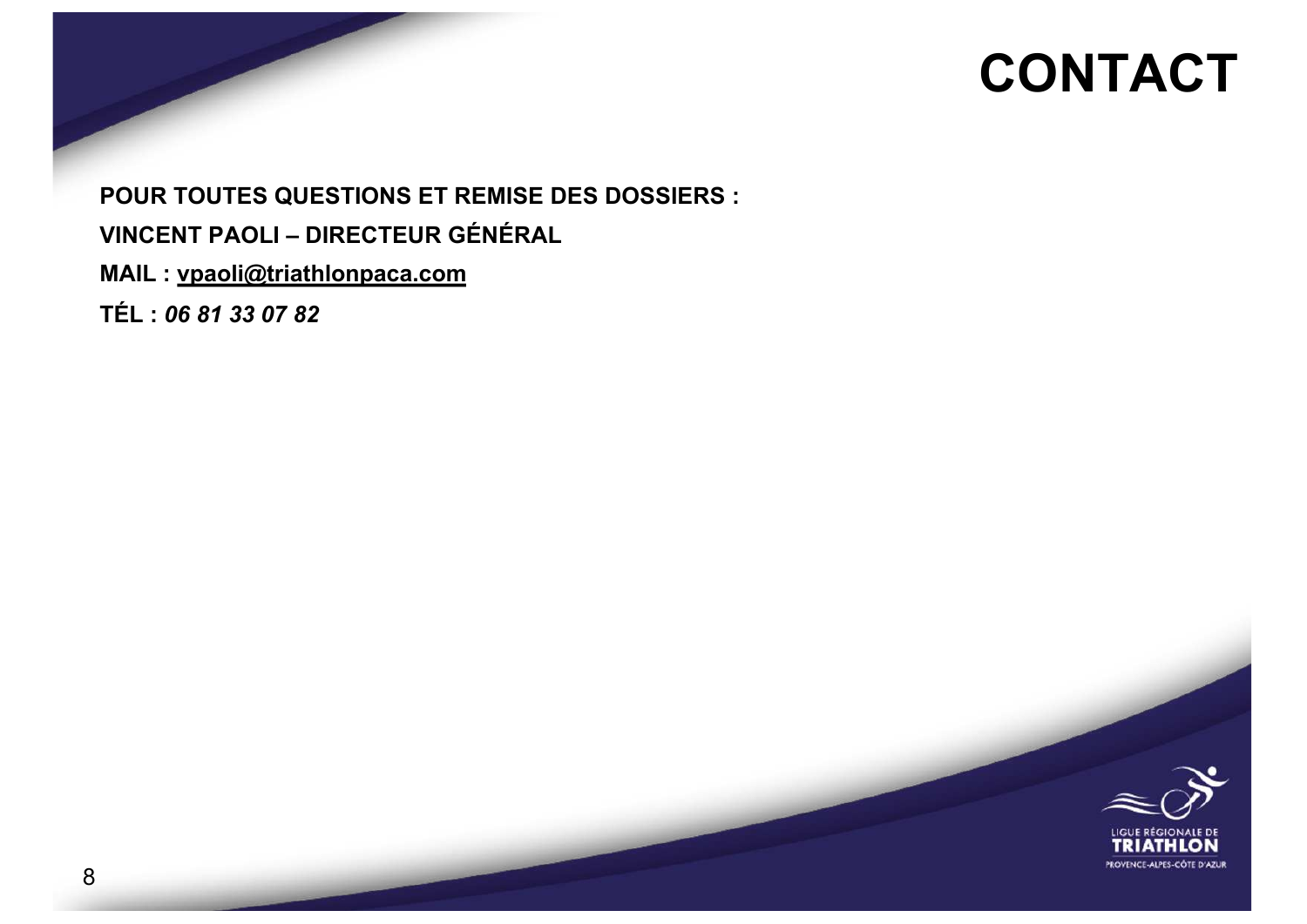# Merci à nos partenaires !















iDO SPORT APP